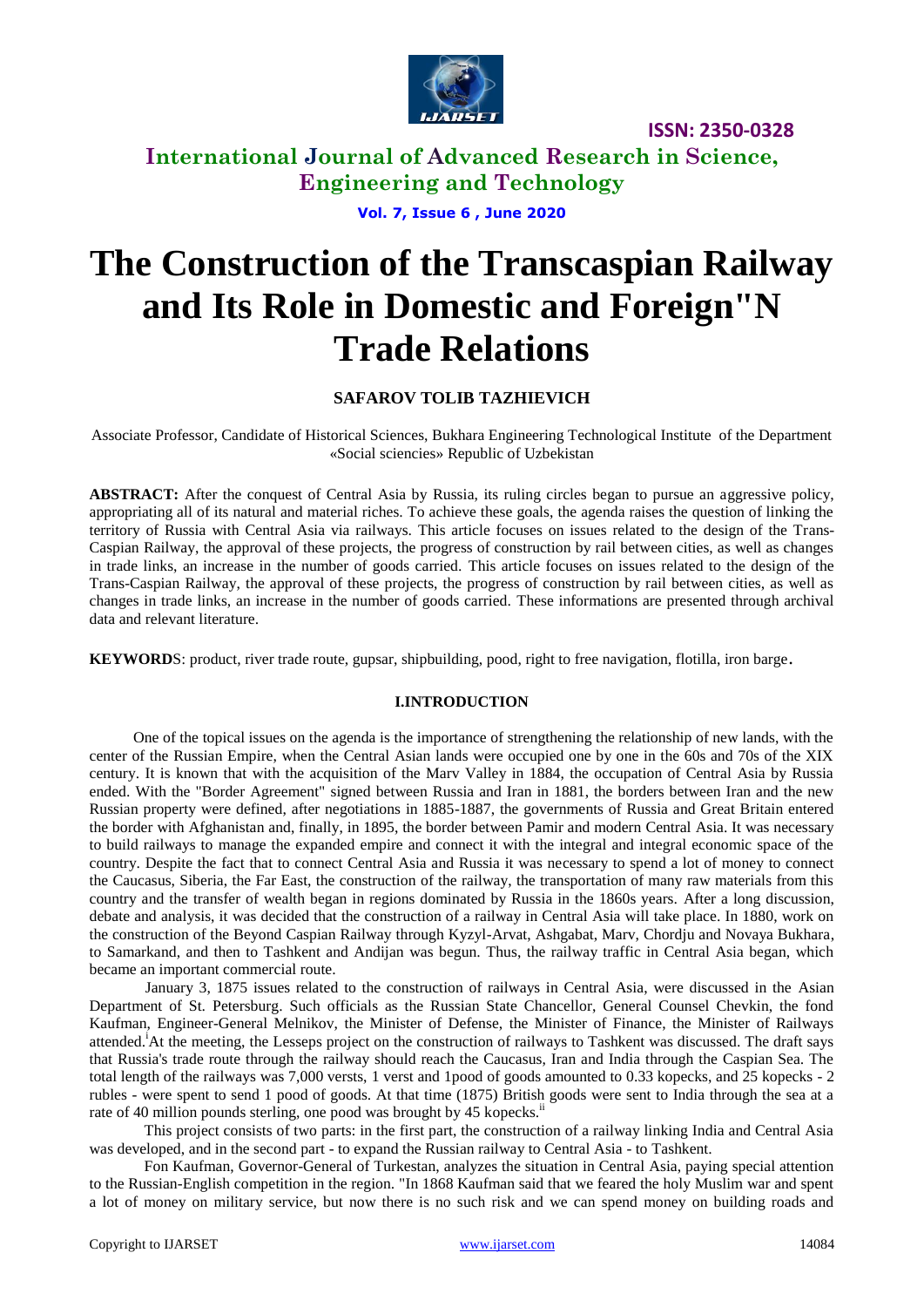

**ISSN: 2350-0328**

# **International Journal of Advanced Research in Science, Engineering and Technology**

## **Vol. 7, Issue 6 , June 2020**

trade."iiiIn general, the work of the council rejects the project of building a railway in India, and the issue of railroads to Tashkent will be postponed.

In a written statement to the Russian emperor on July 25, 1883, by lieutenant-general of Turkestan Chernyayev was hold abroad analysis of the connection between the Caspian Sea and the Amu Darya through portable railways during his tenure as a governor-general of Turkestan (1882-1884), focused on questions the construction of railways, the development of trade relations in Russia - Central Asia and Central Asia - Afghanistan, Iran, India and China.<sup>iv</sup>

To stop the import of other state goods to the Central Asian market, it was necessary to connect the Volga and the Amu Darya by railway. It should be taken into account that the consumption of Indian and Japanese tea by the Turkmen, Khivinians and Bukharans in the Transcaspian region, which was imported through British traders. To satisfy the needs of these products and the initiative in this regard, the Turkestan Governor General bought green tea from China to sell in Turkestan.

The Russian government attaches great importance to the construction of railways with the aim of increasing Russian goods in Central Asia, displacing English goods and traders from the region.Therefore, the Central Asian Railway, which began construction in November 1880, continued despite the economic and financial difficulties in the country. The construction of this railway from Krasnovodsk to Kyzyl-Arvatwas completed by 1884<sup>v</sup>. In 1885, at the state level, negotiations were held on the continuation of the construction of the railway. On May 8, 1885, the Russian diplomatic representative from St. Petersburg, Charikov, visited the Bukhara emirate, where negotiations were held with the Emir on the transit of the Transcaspian railway through the Bukhara region. $\overline{v}$ 

#### **II. LITERATURE SURVEY**

The situation in neighboring Afghanistan, which came to power in Abdurrahmanhana, in which the British established the opposite attitude against Central Asia, the Afghan occupation of Shughnan and its surrounding areas in 1883, the re-arming of Afghan troops with modern British weapons, the meeting of the eldest son of emir Katta Tura with the Afghan emir,naturally, all this complicated the situation in the region. British goods were traded in the Afghan market, and it is likely that this event will also take place in Bukhara. In the unfavorable situation for Russia, the imperial power was not indifferent to the construction of the railway. To this end, the construction of 765 versts of the railway Kyzyl-Arvat-Kakhka-Mariv-Chorjuwas allocated 12.24 million rubles<sup>vii</sup>.

Issues related to the construction of the Transcaspian railway were in the focus of attention of the Central Administration and the Turkestan Governor General.Because the construction of the railway was not only relevant for trade, but also for strategic issues.

Devoted to his great empire and chauvinistic ideas, the ruling circles of Russia paid special attention to the construction of the railway. Because the issue of conquering the Central Asian market was ending, and it was the turn of Afghanistan and India.The "Great Emperors" were amazed at the plan to expand the railways to India. The complete settlement of the British in India, gradually approaching Afghanistan and reaching the Afghan-Bukhara border, did not correspond to Russia's interests in Central Asia. Therefore, the role of the railway in the British-Russian competition was to play an important role in the Central Asian market, as the conquest of a new zone of influence. In 1886 by March the railway of Transcaspian to Mеrv was completed. The last question was to deliver it to the Amu Darya River and pass through the territory of the Bukhara emirate to the Samarkand region. This issue was discussed in detail at a meeting of the Committee of Ministers in February 1886. A railway line was built 300 versts from Kizil-Arvat, and this line from Kaakhka to Merv, where excavation work was in progress and additional financing was required. In 1885, it was decided to invest all 12.2 billion rubles in the construction of the railway<sup>viii</sup>. At the end of the XIX century, when the Transcaspian railroad covered the entire internal territory of the country, this road was named in 1898 as the Central Asian Railway and 100 000 people participated in its construction<sup>ix</sup>.

The construction of the Trans-Caspian Railway was carried out under the leadership of the Turkestan Military District, its headquarters and Russian military.A separate department was created for each of its sections.For example, to manage the construction of the Samarkand site, on July 12, 1887, the Military Ministry established the administration for the construction of the Samarkand section of the Transcaspian railway<sup>x</sup>. All expenses were included in the balance of expenses of the headquarters of the Turkestan Military District and were made through a separate loan.

The branch of the Trans-Caspian Railway to Samarkand was completed in 1888, and from May 15 of that year, the trains traveled to Samarkand.

The construction of the Transcaspian railway had a great influence on the development of trade relations between Russia-Central Asia, Russia-Iran. Between 1896 and 1898 about 4-5 million poods (70% of the demand of